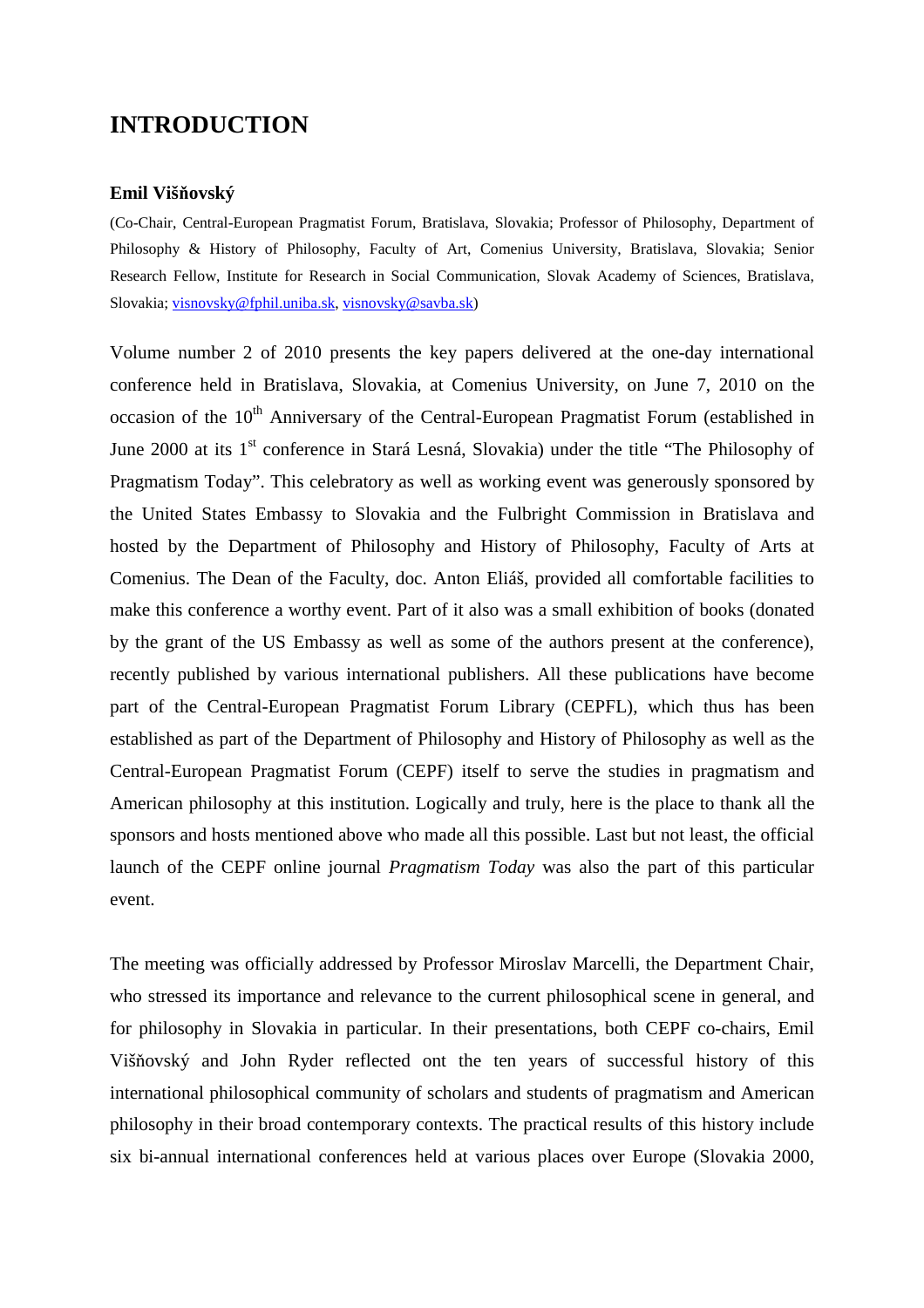Poland 2002, Germany 2004, Hungary 2006, Czech Republic 2008, Spain 2010) with dozens of participants presenting their papers and some eminent key-note speakers such as Joseph Margolis, John McDermott, John Lachs, Hans Joas, Charlene Seigfried, and Herman Saatkamp. The next bi-annual conference has already been scheduled for Russia (St. Peterburg, 2012) with the central theme "Ethics and Aesthetics: Pragmatist Perspectives". So far four volumes published by Rodopi Publishing House―*Pragmatism and Values* (2004)*, Reconstruction and Deconstruction* (2004), *Education for a Democratic Society* (2007), and *Self and Society* (2009)―have been presented to the international readership. The next two volumes, *Identity and Social Transformation* and *Democracy: A Pragmatist Approach*, are under preparation and shall appear in 2011 and 2012, respectively. However, the most important outcome of the first decade of the CEPF activities can certainly be considered the formation of an international network – actually a sort of international community – of collaborating philosophers and scholars who discuss and exchange their views on and in pragmatism regularly; many of them have established their working contacts almost on daily basis. This international group has included for all those years as its active participants (and enthusiastic supporters) such important pragmatist scholars as Larry Hickman, Charlene Seigfried, Jim Campbell, Sami Pihlström, Vincent Colapietro, the late Mike Eldridge, to name but a few of a larger CEPF international group by no means restricted to Central Europe. But again, here is the place to thank, for their mutual inspiration, all those colleagues who as active participants have contributed more than once to the conferences mentioned above and published volumes as well as far beyond. With such a contribution there is great hope that the CEPF will continue and expand further into the next decade to come.

Pragmatism is not just a North-American school of philosophy today. Even the philosophical roots of pragmatism are not exclusively North-American: they are also general or Western, or European, that is "ours": the seeds of the kind of philosophy pragmatism and neopragmatism are have been planted by such diverse schools of philosophy as the ancient Greek sophists and Epicureans, the British empiricists and Darwinians, the German Hegelians and Nietzscheans, French Bergsonians and postmodernists, and, perhaps surprisingly, but perhaps not so much, also by Central-European positivists (mostly after they had resided in the US); these latter have been almost equated with pragmatists here for some time, for example by so far the greatest Slovak philosopher Igor Hrušovský (1900-1978).